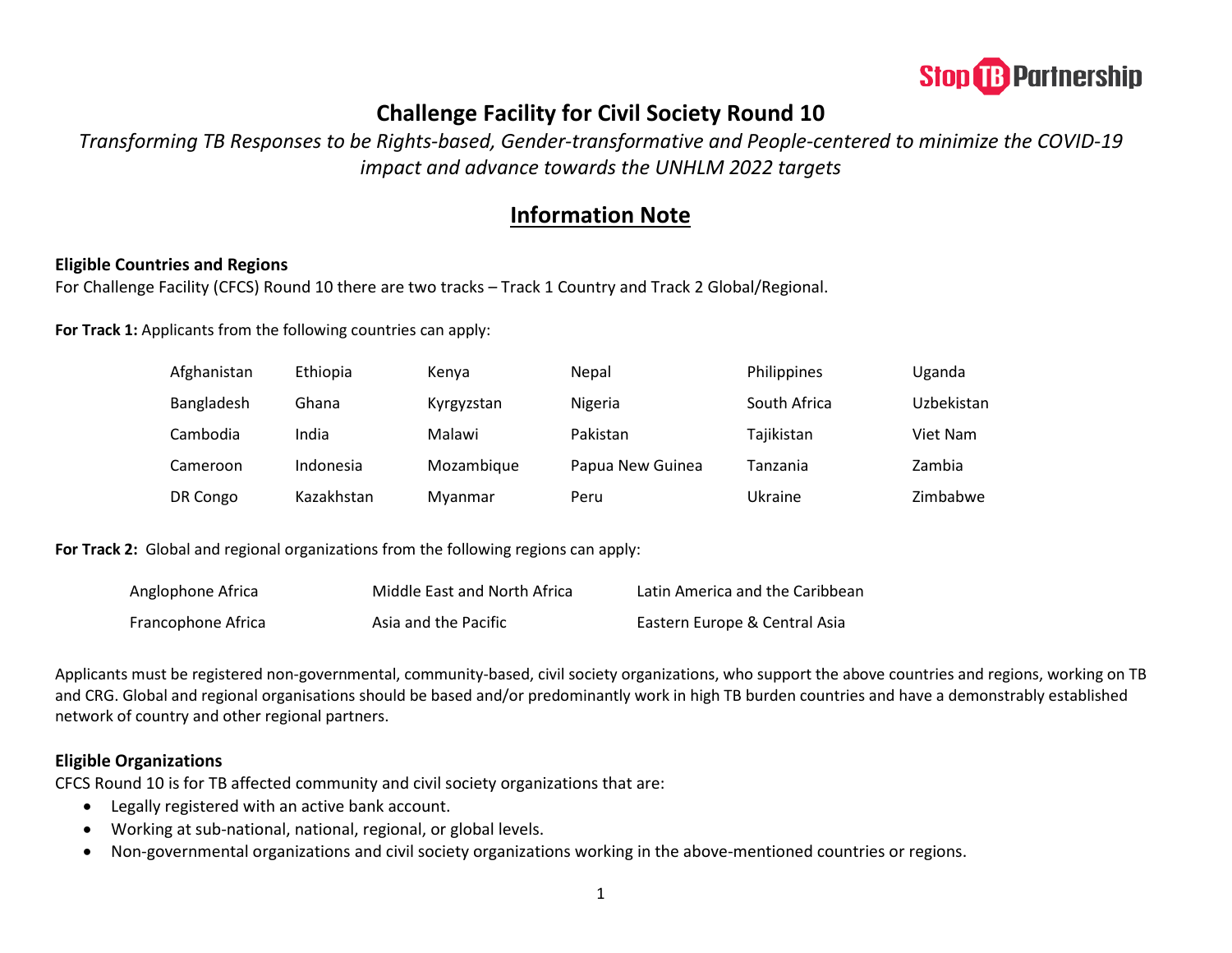

#### **Evaluation criteria**

| No | <b>Criteria</b>           | Explanation                                                                                                                 | Weight |
|----|---------------------------|-----------------------------------------------------------------------------------------------------------------------------|--------|
|    | Relevance                 | The relevance of the project and the extent to which the project proposal responds to the problems articulated.             | 10%    |
|    | <b>Technical approach</b> | The extent to which CRG principles have been incorporated into interventions and processes, relevance of the project<br>50% |        |
|    |                           | within the current environment (COVID-19 / UN HLM 2022 targets), the extent to which the project leverages previous or      |        |
|    |                           | existing TB CRG initiatives /investments, and the clarity and relevance of the workplan.                                    |        |
|    | <b>Experience</b>         | The extent to which the project proposal demonstrates that the organization has sufficient TB CRG experience, capacity,     | 20%    |
|    |                           | personnel, partnerships etc. to implement the proposed project.                                                             |        |
|    | Networking and            | The extent to which the project proposal demonstrates strategic partnership building, networking and reach.                 | 10%    |
|    | reach                     |                                                                                                                             |        |
|    | <b>Value for Money</b>    | The extent to which the project demonstrates value for money and sustainability.                                            | 10%    |

#### **Available funding**

The total available amount for CFCS Round 10 is USD 7.5 million.

- Track 1- National Level: Grants between USD 25,000 and USD 100,000 will be awarded.
- Track 2 Global/Regional: Grants between USD 60,000 and USD 150,000 will be awarded.

Final grant amount will be subject to the number of grants selected and may vary across/within countries, regions, or networks.

## **Grant duration**

One-year

#### **Questions**

If you have any questions, please send them to [cfcs@stoptb.org.](mailto:cfcs@stoptb.org) **The deadline for the submission of questions is 6 May 2021**. All questions and answers will be published on the Stop TB Partnership Challenge Facility for Civil Society webpages.

## **Vision: CFCS Round 10**

The aim of CFCS Round 10 is to contribute towards reaching UNHLM TB 2022 targets and commitments and to mitigate the impacts of COVID-19 on the TB response through rights-based, gender-transformative, people-centered interventions and advocacy.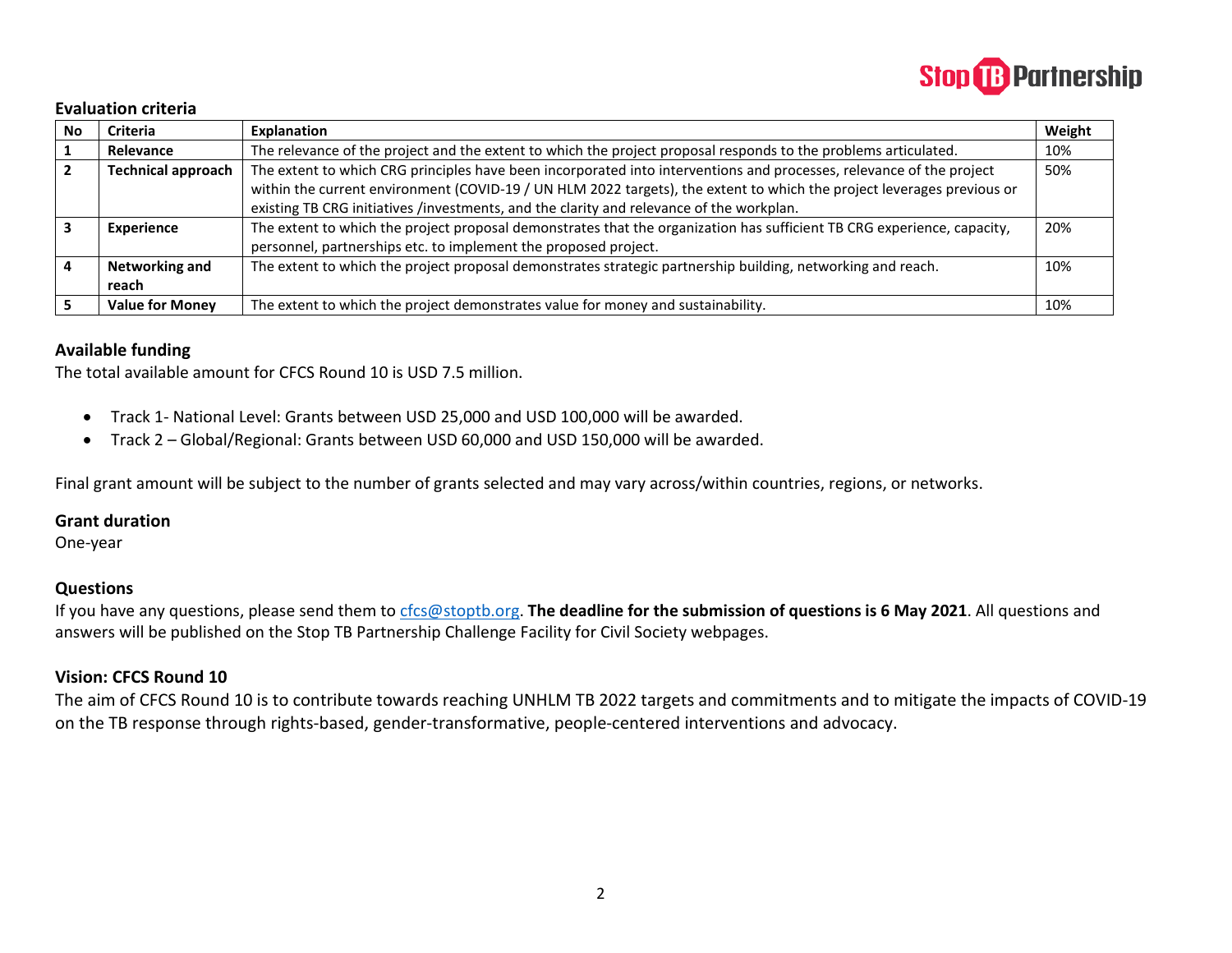

## **Track 1 – Country Track**

Building on previous CRG work, CFCS Round 10 will support proposals from TB affected community and civil society organizations based in targeted countries to work and contribute towards:

- 1. ensuring the right level of advocacy and engagement of national stakeholders in monitoring and ensuring that the UNHLM 2022 targets will be achieved,
- 2. national TB programme recovery efforts from COVID-19, such as bi-directional testing and integrated contact tracing, to meet the UNHLM 2022 targets, including leveraging donor opportunities for COVID-19, and
- 3. transforming the TB response to be rights-based, gender transformative and people centered, based on latest available international guidance and new tools, in alignment with the UN Political Declaration on the Fight Against TB and the Call to Action from communities, as outlines in *A Deadly Divide: TB Commitments vs TB Realities.*

|                                                                 | <b>Track</b>                         | 1. Country track:<br>Advancing CRG to minimize the impact of COVID-19 and to reach the UNHLM 2022 Targets                                                                                                                                                                                                                                                                                                                                                                                                                                                                                                                                                                                                                                                                                                                                                                                                                                                                                                                                                                                                                                                                                                                                                                                                                                                                                                                                                                                                                                                                                                                                                                                                                                                                                                                                                                                                                                                                                                                                                                                                                                                                                       |
|-----------------------------------------------------------------|--------------------------------------|-------------------------------------------------------------------------------------------------------------------------------------------------------------------------------------------------------------------------------------------------------------------------------------------------------------------------------------------------------------------------------------------------------------------------------------------------------------------------------------------------------------------------------------------------------------------------------------------------------------------------------------------------------------------------------------------------------------------------------------------------------------------------------------------------------------------------------------------------------------------------------------------------------------------------------------------------------------------------------------------------------------------------------------------------------------------------------------------------------------------------------------------------------------------------------------------------------------------------------------------------------------------------------------------------------------------------------------------------------------------------------------------------------------------------------------------------------------------------------------------------------------------------------------------------------------------------------------------------------------------------------------------------------------------------------------------------------------------------------------------------------------------------------------------------------------------------------------------------------------------------------------------------------------------------------------------------------------------------------------------------------------------------------------------------------------------------------------------------------------------------------------------------------------------------------------------------|
| ௨<br>工<br>$\mathcal{L}$                                         | Objectives/<br>areas<br>covered      | - To ensure the right level of advocacy and engagement of national stakeholders in monitoring and ensuring that the UNHLM 2022 targets will be achieved (view<br>country-level targets here).<br>- To contribute towards national TB programme recovery from COVID-19 to meet the UNHLM 2022 targets, including leveraging donor opportunities for COVID-19,<br>- To transform the TB response to be rights-based, gender transformative and people centered, in alignment with the UN Political Declaration on the Fight Against<br>TB and the Call to Action from communities, as outlines in A Deadly Divide: TB Commitments vs TB Realities.                                                                                                                                                                                                                                                                                                                                                                                                                                                                                                                                                                                                                                                                                                                                                                                                                                                                                                                                                                                                                                                                                                                                                                                                                                                                                                                                                                                                                                                                                                                                                |
| ≃<br>ш<br>z<br>⊢<br>œ<br>⋖<br>௳<br>മ<br>⊢<br>௨<br>O<br>$\Omega$ | Indicative<br>eligible<br>activities | Develop expertise, skills, and engage key stakeholders, including parliamentarians, celebrities, journalists, and donors at national level and through national<br>partnerships and catalyze country dialogues on UNHLM targets 2022 and support for the organization of the UNHLM TB 2023.<br>- Raise awareness of integrated COVID-19 and TB interventions, document the impact of COVID-19 on the TB response.<br>Organize and implement advocacy and communication activities and campaigns at national and subnational levels – aligned and coordinated with advocacy efforts<br>at global levels - to support national TB programme recovery efforts from COVID-19 to reach the respective UNHLM 2022 targets.<br>- Actively support advocacy events organized by STP at all levels and proactively contribute to the annual World TB Day campaign.<br>- Mobilize and empower communities in their Calls to Action to meet the UNHLM 2022 targets.<br>Generate demand for innovative services and tools, including replacing microscopy and increased access to rapid molecular diagnosis as entry point for TB<br>diagnosis.<br>- Raise TB awareness and TB rights literacy including legal trainings to facilitate community actions to use the law to protect & promote the rights of people affected<br>by TB; support strategic litigation advancing the human rights of people affected by TB;<br>Conduct the STP TB CRG Assessments, Stigma Assessments and Develop National CRG Costed Actions Plans to overcome barriers to services, and eliminate TB<br>stigma and human rights violations.<br>- Support STP advocacy and communication initiatives, Step up for TB and other STP surveys, and tools to encourage adoption and implementation the latest WHO-<br>recommended TB policies.<br>- Deploy, adapt and scale-up community-led monitoring interventions to overcome barriers to services, human rights violations, and TB stigma, especially within the<br>context of COVID-19, using different tools, including OneImpact.<br>- Conduct advocacy trainings to support skills development for strengthened advocacy outreach to support national advocacy priorities. |

Eligible activities are described in the below table: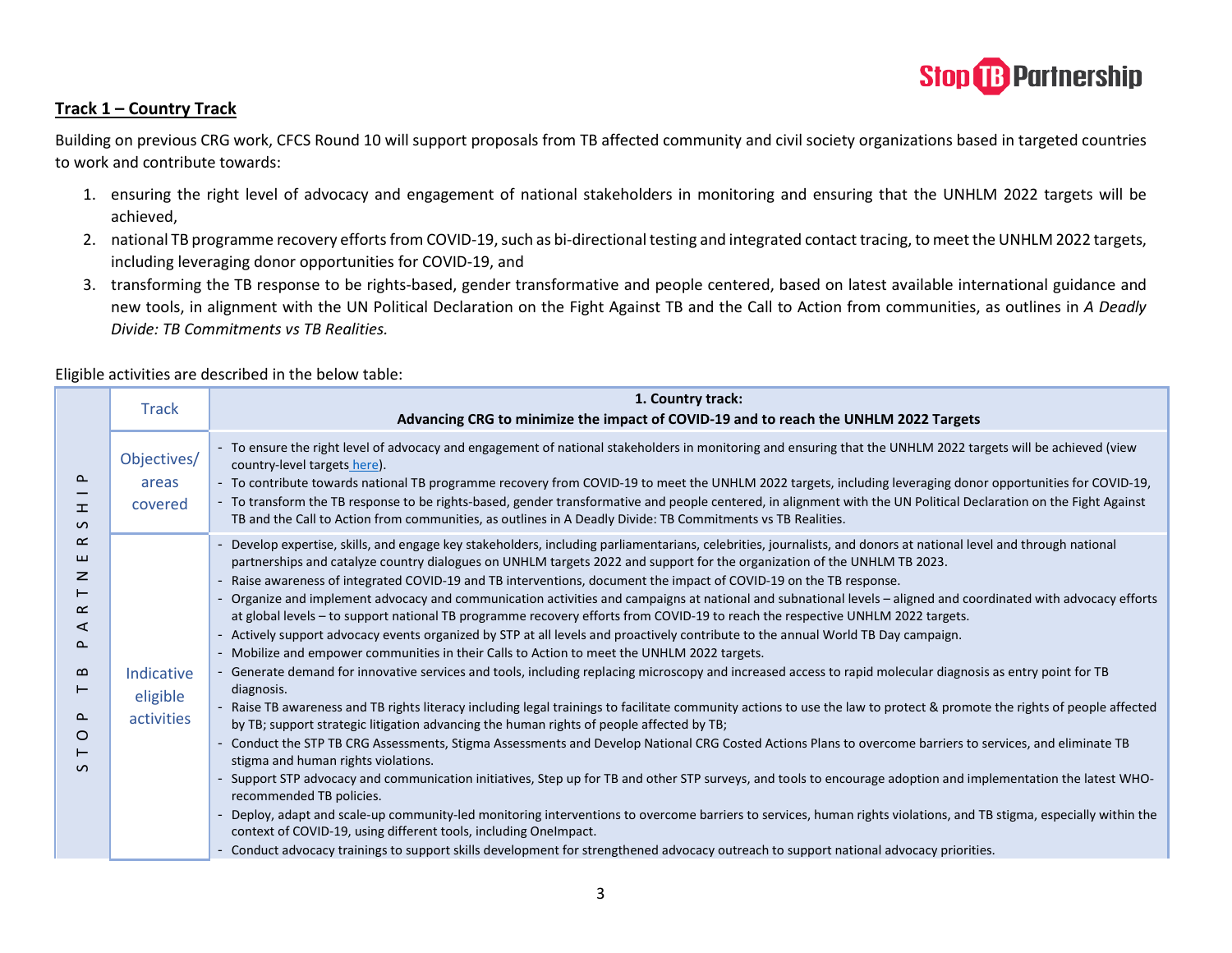

|  |          | - Increased numbers of stakeholders including celebrities, journalists, donors and communities engaged in advocacy and communications campaigns and through<br>national partnerships to ensure that UNHLM targets are met.                                                                           |
|--|----------|------------------------------------------------------------------------------------------------------------------------------------------------------------------------------------------------------------------------------------------------------------------------------------------------------|
|  |          | - Public and private expressions of political support for the organization of the UNHLM TB 2023 are garnered, e.g. community advocacy on the right to access to<br>quality-assured diagnostic testing for all, access to preventive therapy for all those at risk, end to TB stigma etc.             |
|  |          | - Mobilized and empowered TB communities, using data and information to demand their rights and achievement of UNHLM targets and commitments within the<br>context of COVID-19.                                                                                                                      |
|  | Expected | - Disseminate information on COVID-19 and its impact on the TB response to promote TB programme recovery efforts to reach the UNHLM targets and                                                                                                                                                      |
|  | results  | commitments at sub-national and national levels.                                                                                                                                                                                                                                                     |
|  |          | - Relevant TB policies are updated in line with the latest international recommendations, allowing TB innovations to be introduced to NTPs.                                                                                                                                                          |
|  |          | - Advocacy to country governments, donors, pharmaceutical and diagnostic companies to remove any cost barriers to the introduction of newer, safer and quicker<br>treatment options to facilitate immediate phase out of harmful TB treatment, and newer, rapid diagnostics to phase-out microscopy. |
|  |          | National CRG Action Plans and TB Stigma Elimination Plans embedded into National TB Plans or Responses.<br>$\overline{\phantom{a}}$                                                                                                                                                                  |
|  |          | - Community-led monitoring data integrated and used in national responses and at local levels to overcome barriers to services, human rights violations, and TB                                                                                                                                      |
|  |          | stigma in the TB response and within the context of COVID-19.                                                                                                                                                                                                                                        |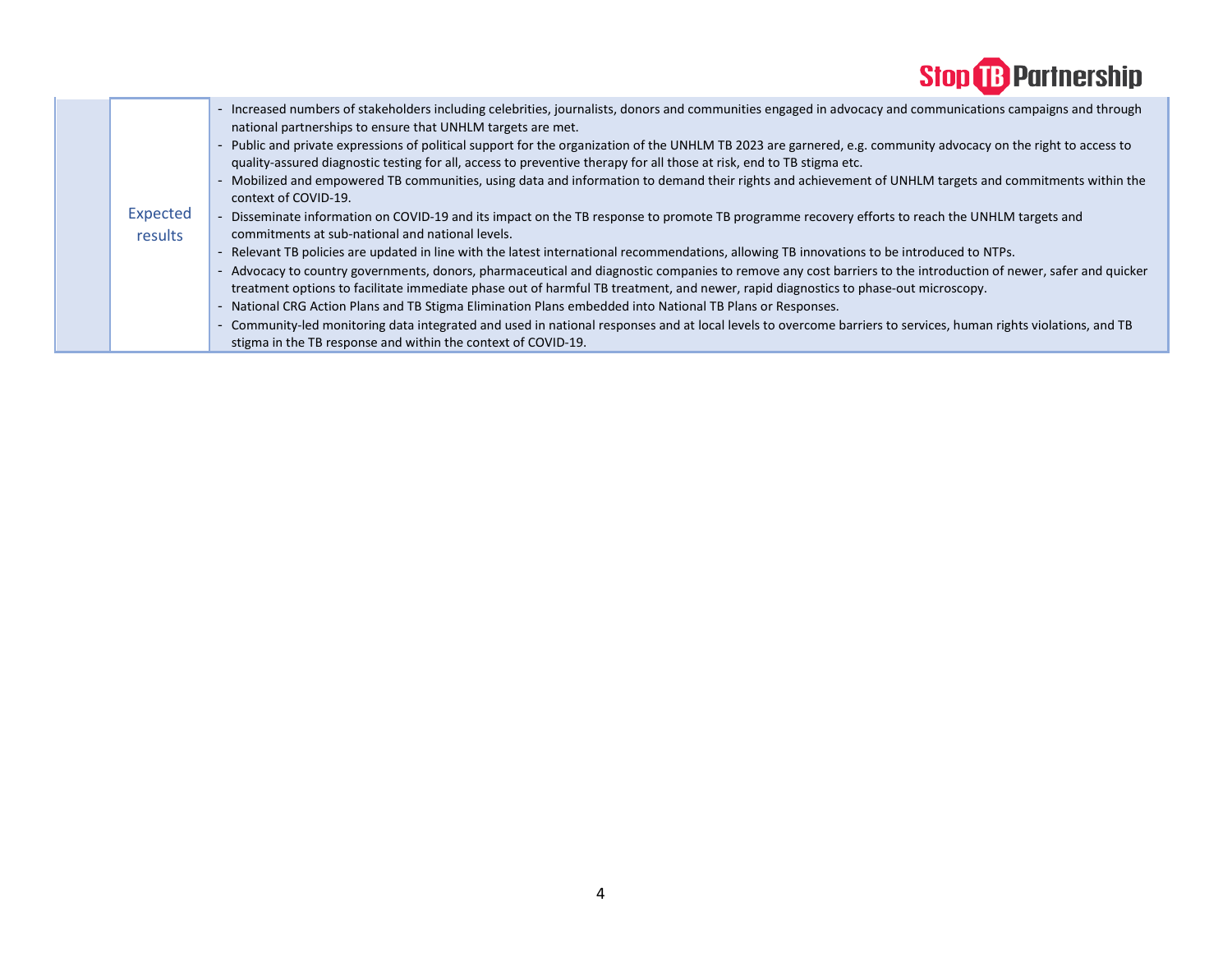

## **Track 2 – Regional Track**

Track 2 will support proposals from global and regional TB affected community or civil society organizations or networks. Track 2 grants will aim to enhance community coordination and capacity to actively and strategically contribute to: national and regional advocacy efforts towards reaching the UNHLM 2022 targets, TB programme recovery efforts from COVID-19 and positioning TB as a major contributor to global health security. All activities will strengthen the engagement and effectiveness of TB affected community-based entities to this end.

#### Eligible activities are described in the below table:

| ௳<br>H<br>$\sigma$<br>$\propto$<br>ш<br>$\mathbf{z}$<br>$\vdash$<br>$\propto$<br>$\triangleleft$<br>௨<br>$\boldsymbol{\underline{\omega}}$<br>⊢<br>$\sim$<br>O<br>⊢<br>$\Omega$ | <b>Track</b>                         | 2. Regional Track:<br>Advancing CRG in the regions to minimize the impact of COVID-19 and to reach the UNHLM 2022 Targets                                                                                                                                                                                                                                                                                                                                                                                                                                                                                                                                                                                                                                                                                                                                                                                                                                                                   |
|---------------------------------------------------------------------------------------------------------------------------------------------------------------------------------|--------------------------------------|---------------------------------------------------------------------------------------------------------------------------------------------------------------------------------------------------------------------------------------------------------------------------------------------------------------------------------------------------------------------------------------------------------------------------------------------------------------------------------------------------------------------------------------------------------------------------------------------------------------------------------------------------------------------------------------------------------------------------------------------------------------------------------------------------------------------------------------------------------------------------------------------------------------------------------------------------------------------------------------------|
|                                                                                                                                                                                 | <b>Objectives</b>                    | - To contribute, organize and implement effective advocacy and communication campaigns, primarily targeting regional decision-making bodies, in coordination and<br>collaboration with Stop TB Partnership, to increase UNHLM 2022 accountability efforts, call for the organization of UNHLM 2023 and to advocate for TB recovering efforts<br>to mitigate the impact of COVID-19 on the TB response.<br>- To communicate and coordinate with TB civil society and community actors at a regional level for effective global and regional mobilization, accountability, and advocacy,<br>through and by engaging the other Stop TB Partnership grantees and country-level STP Platforms.<br>- To strengthen the organizational capacity, advocacy and TB technical capacity of TB affected communities and civil society in high burden TB / TB-HIV/ MDR TB countries<br>to engage in UNHLM advocacy efforts.                                                                              |
|                                                                                                                                                                                 | Indicative<br>eligible<br>activities | - Engage relevant stakeholders and catalyze regional and global dialogues on reaching UNHLM targets and within the current environment of COVID-19.<br>-Develop and disseminate communication and advocacy materials and guidance on TB and CRG for use at global, regional and national levels.<br>- Build the communication and advocacy skills among civil society and community actors on CRG, TB technical areas, TB financing, Research and Development and social<br>protections.<br>- Identify organizational gaps and weaknesses and address the organizational gaps and weaknesses in TB civil society and community organizations.<br>- Conduct regional advocacy campaigns to advance priority TB issues identified by TB affected communities and within CRG and TB Stigma Assessments in the region.<br>- Ensure regional monitoring, using the enabling environment scorecards for UNHLM human rights accountability (developed by the Stop TB Partnership) and other tools. |
|                                                                                                                                                                                 | Expected<br>results                  | -Specific advocacy and communication campaigns and/or messages on UNHLM 2022 targets, UNHLM on TB 2023 developed with Stop TB Partnership - delivered and<br>monitored in 8 regions.<br>-Joint advocacy and communication messages on the impact of COVID-19 on TB responses and recovery measures articulated and put in place in 8 regions.<br>- Joint advocacy and communication messages to country governments, donors, pharmaceutical, diagnostic companies to remove any cost barriers to the introduction of<br>newer, safer and quicker treatment options to facilitate immediate phase out of harmful TB treatment, and newer, rapid diagnostics to phase-out microscopy.<br>- World TB Campaigns coordinated at a regional and global levels. Availability and use of Regional CRG tools for CRG advocacy.<br>One way of measurement the inclusiveness and adoption of policies will be through the USAID/STP Governance assessment and the Step Up for TB survey.               |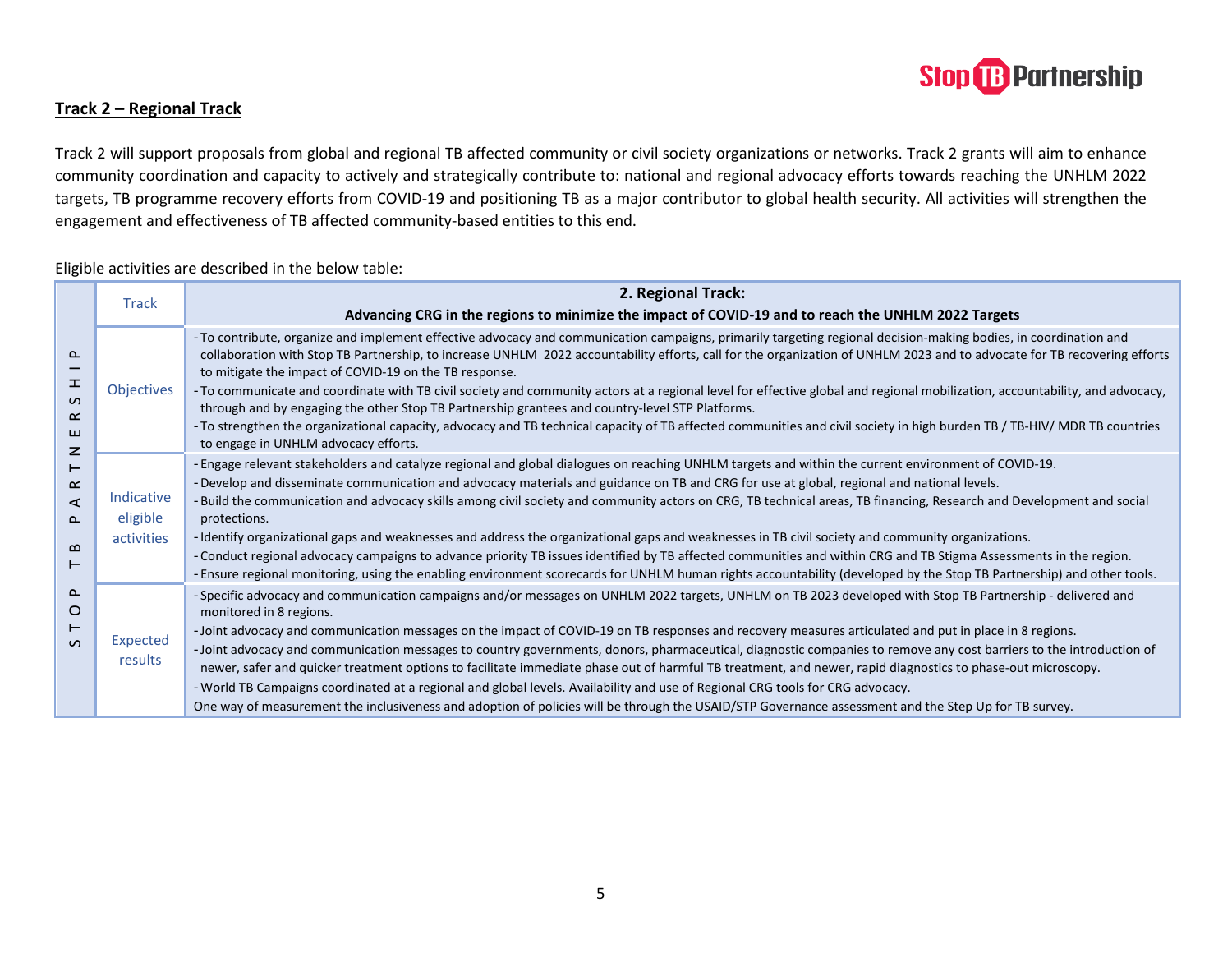

## **USEFUL INFORMATION TO HELP INFORM PROPOSAL WRITNG**

## **Why do we need a community-driven approach to TB that is grounded in human rights and gender equality (CRG)?**

The UNHLM on TB has clear [targets and commitments](http://www.stoptb.org/assets/documents/global/advocacy/unhlm/UNHLM_Targets&Commitments.pdf) that countries need to reach by 2022.

These targets and commitments reflect and further strengthen those in the End TB Strategy and [Global Plan to End TB.](http://www.stoptb.org/assets/documents/global/plan/GPR_2018-2022_Digital.pdf) Prior to the COVID-19 pandemic, countries were not on track to reach many of the UNHLM TB targets and commitments and since the pandemic, progress made has been negatively impacted. COVID-19 has exacerbated existing legal, gender and other human rights related barriers to accessing services and it has exposed the longstanding structural drivers of health inequalities and social determinants of health.

As a result, it is imperative that communities who are at the forefront of the TB response be supported to identify and address these inequalities and to collectively build back national TB responses, in order to achieve the UNHLM targets and commitments by 2022.

In 2020 two global accountability reports document these realities and highlight the actions needed to end TB. The first is [a progress report](https://www.who.int/news/item/21-10-2020-un-secretary-general-outlines-priority-recommendations-to-accelerate-the-tb-response-and-reach-targets) from the United Nations Secretary General (UNSG). The second, which complements the UNSG report, is from global TB communities. This communities report, *[A Deadly Divide: TB Commitments vs TB Realities](http://www.stoptb.org/assets/documents/communities/The%20Deadly%20Divide_TB%20Commitments%20vs%20TB%20Realities%20FINAL%20HLM%20Report.pdf)*, adopts "communities, rights and gender" as the foundational principles upon which to build a TB response, and outlines 6 Areas for Action for the global TB community and country partners.

Challenge Facility for Civil Society Round 10 is committed to supporting these Areas forAction and encourages applicants to consider how these areas are most relevant in their context.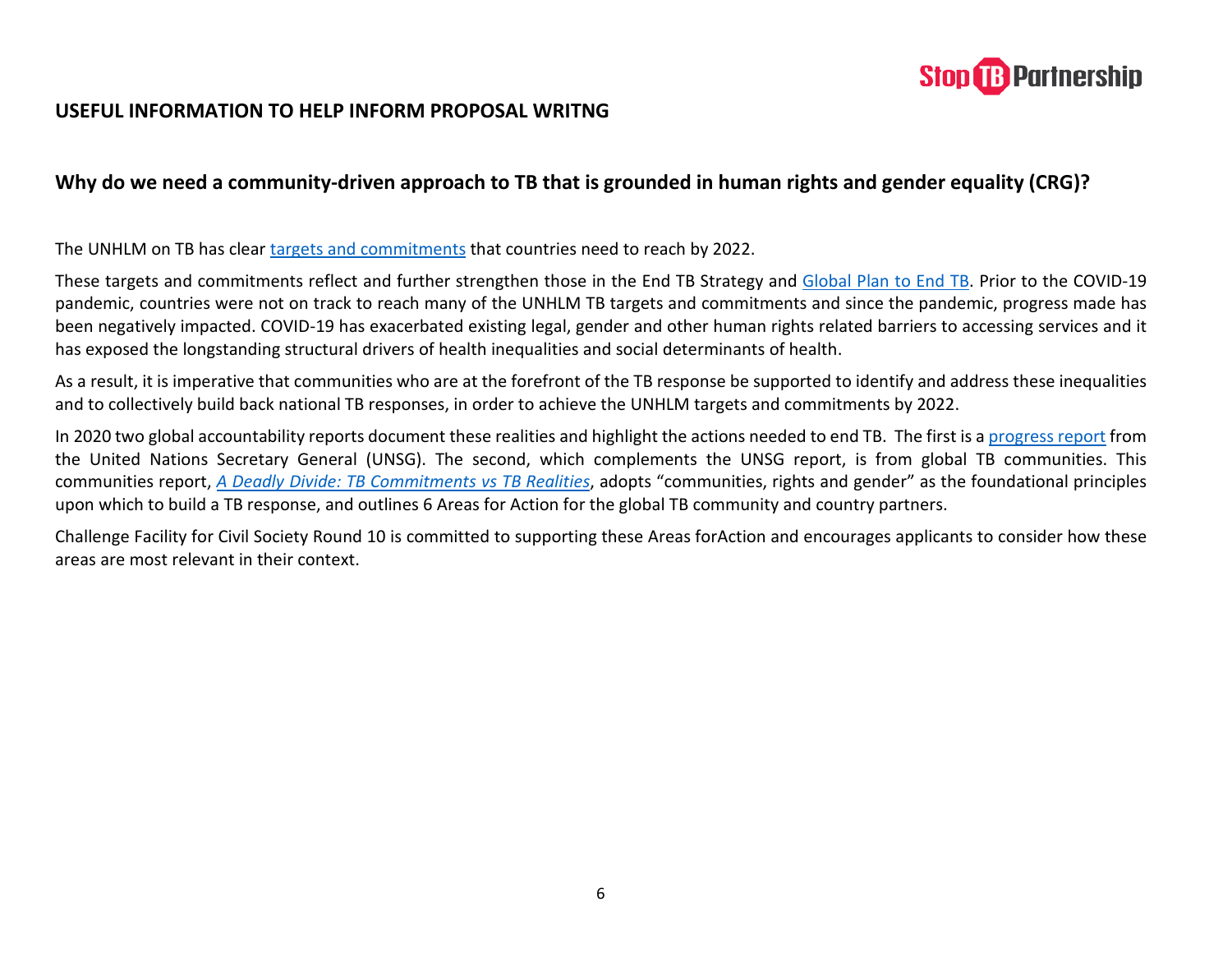<span id="page-6-0"></span>

## **Community Participation in the TB response**

Community responses and systems are dynamic, responsive, relevant, and complementary parts of the broader health ecosystem. Being in a unique position, community actors can: inform and design appropriate interventions to meet the specific needs of their respective communities, deliver services to those who are hard to reach, monitor and report on human rights violations, TB stigma, barriers to TB care and support services, and advocate for the change required to meet different population needs. If equipped and resourced, their ability to complement the health system in a coordinated manner is expansive (Figure 1)<sup>1</sup>and as such their participation at all critical points in the response is essential to an equitable TB response (Figure 2).

See Stop TB Partnership's Engage and Empower Investment Package:

[http://www.stoptb.org/assets/documents/communities/CRG%20Investment%20Package\\_TB%20Community%20Rights\\_10.02.2020.pdf](http://www.stoptb.org/assets/documents/communities/CRG%20Investment%20Package_TB%20Community%20Rights_10.02.2020.pdf)



<sup>1</sup> [The Crucial Role of Communities: strengthening responses to HIV, Tuberculosis and Malaria](https://www.theglobalfund.org/media/8464/publication_communityresponses_focuson_en.pdf?u=636937007490000000)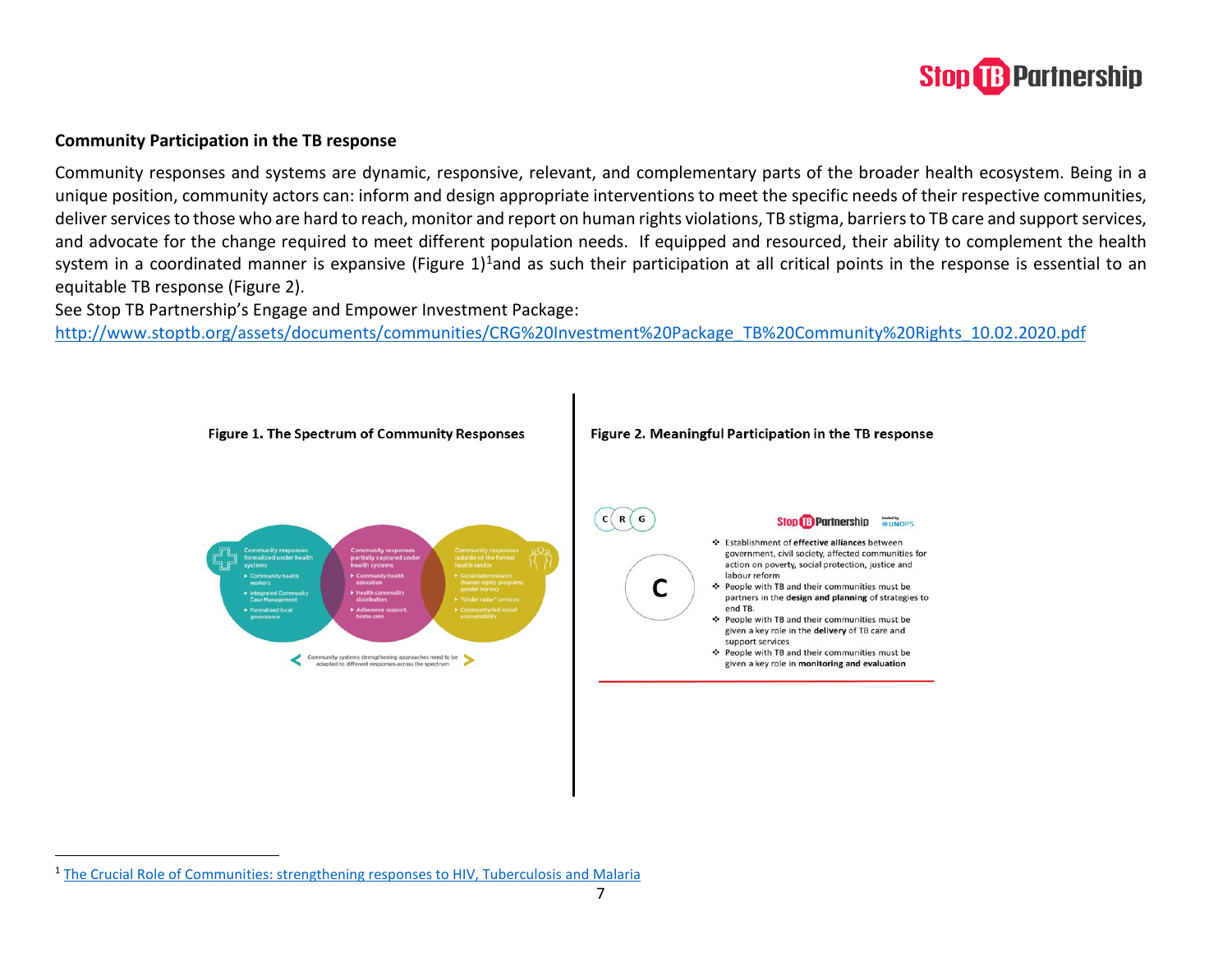#### <span id="page-7-3"></span><span id="page-7-2"></span><span id="page-7-1"></span><span id="page-7-0"></span>**B** Partnership **Stop**

## **A TB response that promotes and protects human rights.**

TB disproportionally affects people marginalized by poverty and exclusion. Factors of marginalization and inequity inhibit the realization of human rights. A pre-requisite to ending TB is the promotion and protection of human rights. A rights-based response to TB has been articulated and operationalized in the Nairobi Strategy on TB and Human Rights<sup>[2](#page-7-0)</sup> the Declaration of the Rights of People Affected by TB<sup>[3](#page-7-1)</sup>, Activating a Human rights Based TB Response[4](#page-7-2), which are informed by international human rights law and human rights norms. A human rights approach and framework to TB (Figure  $3<sup>5</sup>$  $3<sup>5</sup>$  $3<sup>5</sup>$ ) can contribute to: the prevention of TB by addressing the socio-economic and cultural rights which foster vulnerability to TB disease and infection; facilitate access to TB services; and treatment success and improved quality of life during and after treatment by addressing, among others, the right to participation, information, confidentiality, privacy and non-discrimination. This human rights framework is based on the principle that quality and timely TB prevention, treatment, care and support services should be available, accessible and acceptable to all (Figure 4).



<sup>&</sup>lt;sup>2</sup> [The Nairobi Strategy: A Human Rights-based Approach to Tuberculosis, The University of Chicago The Law School, KELIN, Stop TB Partnership](http://www.stoptb.org/assets/documents/communities/Nairobi_Strategy_WEB.PDF)

<sup>3</sup> [Declaration of the Rights of People Affected by Tuberculosis, TBpeople, Stop TB Partnership](http://www.stoptb.org/assets/documents/communities/FINAL%20Declaration%20on%20the%20Right%20of%20People%20Affected%20by%20TB%2013.05.2019.pdf)

<sup>4</sup> http://www.stoptb.org/assets/documents/communities/Activating%20a%20Human%20Rights-Based%20TB%20Response%20-

<sup>%20</sup>Technical%20Brief%20(November%202020).pdf

<sup>5</sup> [Tuberculosis and Human Rights](http://www.stoptb.org/assets/documents/global/hrtf/Briefing%20note%20on%20TB%20and%20Human%20Rights.pdf)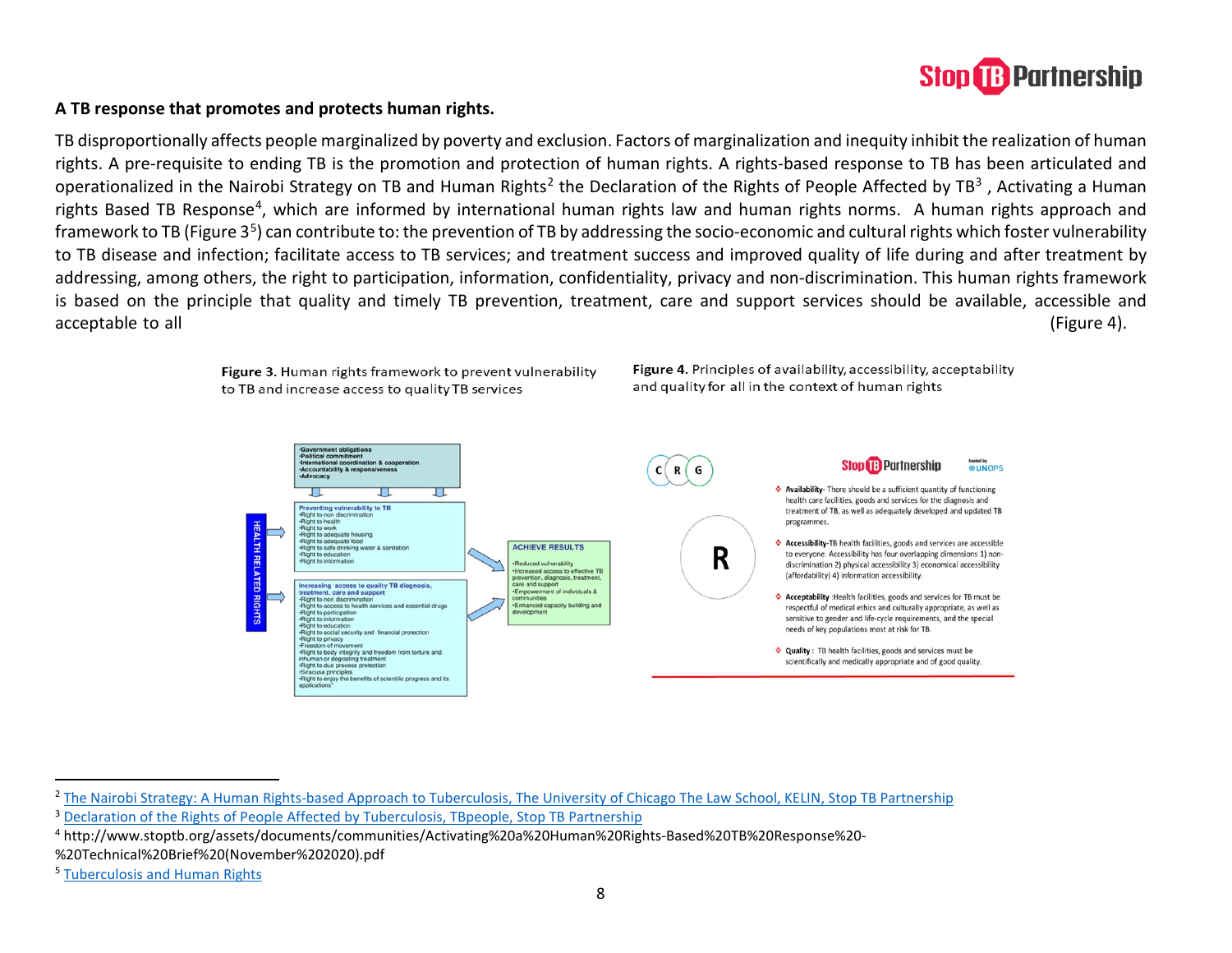<span id="page-8-0"></span>

## **Reaching key and vulnerable populations in TB for an equitable TB response**

Critical to achieving equity in the TB response is reaching key and vulnerable populations. Key populations in TB have been defined in the Global Plan to End TB<sup>6</sup> as people with increased exposure to TB due to where they live and work, people who have limited access to quality TB services and people with increased risk of TB due to biological or behavioral factors that compromise immune function. Therefore, reaching key populations is essential to ending TB. The Global Plan recommends that countries set an operational target of reaching at least 90% of people in key populations through improved access to services, systematic screening where required, and new case-finding methods – and providing all people in need with effective and affordable treatment. Countries are encouraged to identify and prioritize key populations at the national and subnational level according to estimates of the risks faced, population size, barriers to accessing TB care, and gender-related challenges.

 **Figure 5:** TB Key Populations

| <b>People who have INCREASED</b><br><b>EXPOSURE to TB due to where they</b><br>live or work                         | Prisoners, sex workers, miners, hospital visitors, health care workers and community health workers<br>PEOPLE WHO:<br>live in urban slums<br>$\sim$<br>Live in poorly ventilated or dusty conditions<br>$\bullet$<br>Are contacts of TB patients, including children<br>$\ddot{\cdot}$<br>Work in environments that are overcrowded<br>$\mathbf{e}_i$ .<br>Work in hospitals or are health care professionals.<br>$\ddot{\phantom{a}}$                                |
|---------------------------------------------------------------------------------------------------------------------|-----------------------------------------------------------------------------------------------------------------------------------------------------------------------------------------------------------------------------------------------------------------------------------------------------------------------------------------------------------------------------------------------------------------------------------------------------------------------|
| People who have LIMITED ACCESS<br>TO QUALITY TB SERVICES                                                            | Migrant workers, women in settings with gender disparity, children, refugees or internally displaced people, illegal<br>miners, and undocumented migrants<br>PEOPLE WHO:<br>❖ are from tribal populations or indigenous groups<br>are homeless<br>❖<br>live in hard-to-reach areas<br>$\bullet$<br>live in homes for the elderly<br>have mental or physical disabilities<br>$\sim$<br>face legal barriers to access care<br>are lesbian, gay, bisexual or transgender |
| People at INCREASED RISK of TB<br>because of biological or behavioral<br>factors that compromise immune<br>function | PEOPLE WHO:<br>↓ live with HIV<br>have diabetes or silicosis $\pm$ undergo immunosuppressive therapy<br>are undernourished<br>use tobacco<br>$\bullet$<br>suffer from alcohol-use disorders<br>❖<br>inject drugs                                                                                                                                                                                                                                                      |

<sup>6</sup> [Stop TB Partnership Global Plan to End TB](http://www.stoptb.org/assets/documents/global/plan/GlobalPlanToEndTB_TheParadigmShift_2016-2020_StopTBPartnership.pdf)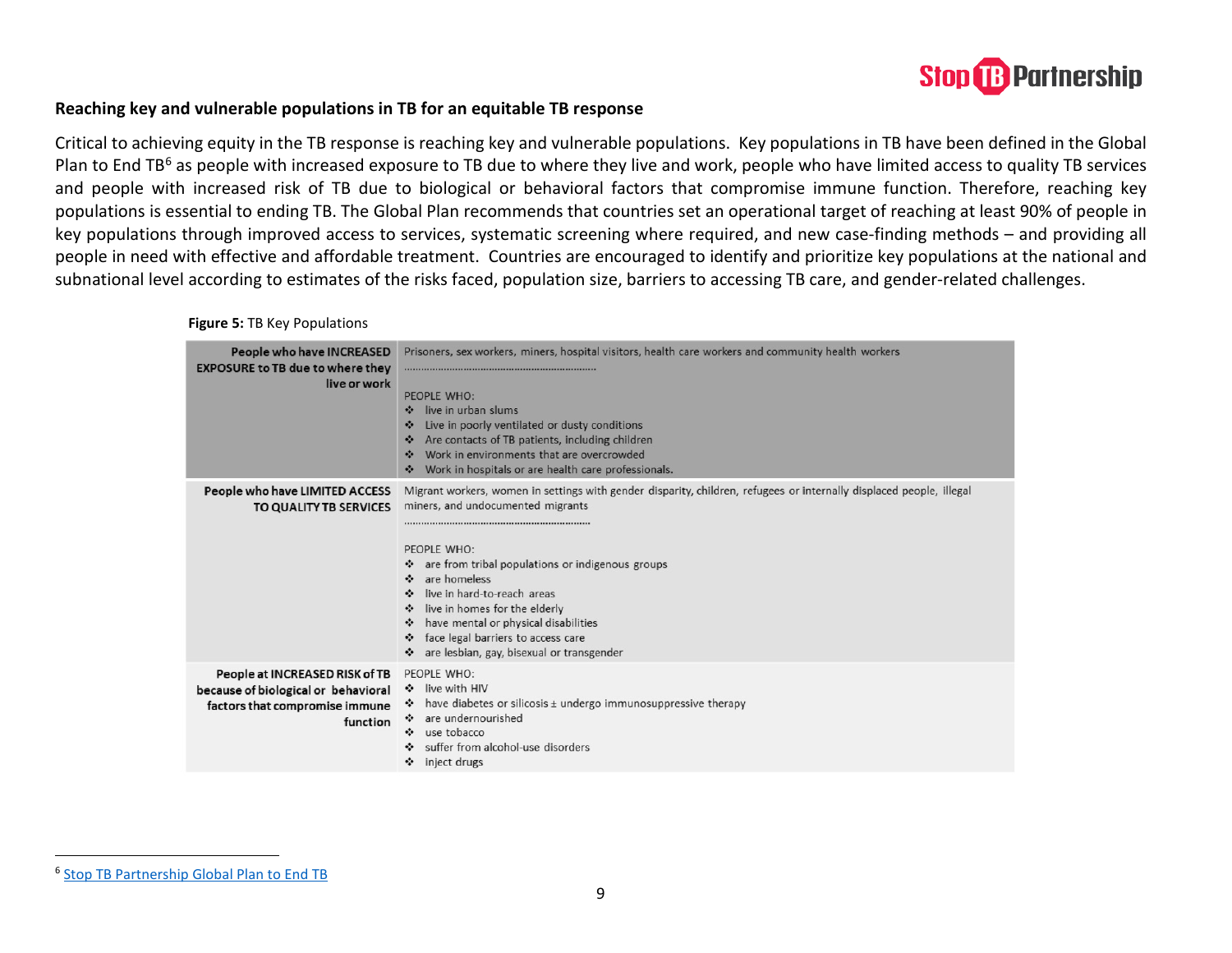<span id="page-9-3"></span><span id="page-9-2"></span><span id="page-9-1"></span><span id="page-9-0"></span>

## **Addressing gender inequality to ensure access to TB services for all**

Gender matters because it shapes TB risk and influences care accessibility. Biological and social differences make women and girls, men and boys and lesbian, gay, bisexual, transgender, and intersex people vulnerable to different health risks. In addition, social, economic, political, and cultural factors shape dynamics of power and access to resources and thus impact experiences for individuals of different genders in realizing their basic rights. It is widely recognized that gender inequality contributes to poverty and other disparities that also serve as social determinants of TB. A lack of attention to how a person's gender may impact their ability to access TB services undermines the effectiveness of the TB response - but gender is not yet readily addressed in TB programmes<sup>7</sup>. Commitments in the UN HLM on TB, the Global Plan to End TB and the End TB Strategy strive, however, for gender equality in the TB response. Each have explicitly emphasized the need to recognize and address the social, legal, cultural and biological issues that underpin gender inequality (Figure 6) as well as the need to scale up gender sensitive and transformative health services (Figure 7) to ensure that quality TB services are available, accessible and acceptable to all, irrespective of gender identity. For more information on understanding how gender affects the TB response and how the epidemic affects gender issues in affected communities; designing responsive interventions to address identified gaps; and promoting gender equity through TB programs that empower women and girls, please see TB Women Strategic Plan<sup>[8](#page-9-1)</sup>, Gender & TB Discussion Paper<sup>[9](#page-9-2)</sup> and A Framework of Empowerment of Women and Girls in TB REACH *grants*[10](#page-9-3).

- See the Stop Partnership's Gender and TB Investment Package:
- [http://www.stoptb.org/assets/documents/communities/CRG%20Investment%20Package\\_Gender%20and%20TB%2006.07.2020.pdf](http://www.stoptb.org/assets/documents/communities/CRG%20Investment%20Package_Gender%20and%20TB%2006.07.2020.pdf)
- See the Stop TB Partnership's Gender and TB Position Paper: [http://www.stoptb.org/assets/documents/global/awards/tbreach/TB-](http://www.stoptb.org/assets/documents/global/awards/tbreach/TB-REACH_Gender2021-web.pdf)[REACH\\_Gender2021-web.pdf](http://www.stoptb.org/assets/documents/global/awards/tbreach/TB-REACH_Gender2021-web.pdf)

<sup>&</sup>lt;sup>7</sup> Gender and TB: Stop TB Partnership Position Paper, available 2020.<br><sup>8</sup> http://www.stoptb.org/assets/documents/communities/TB%20Women%20Strategic%20Plan%202021-2025.pdf

<sup>9</sup> http://www.stoptb.org/assets/documents/global/awards/tbreach/TB-REACH\_Gender2021-web.pdf

<sup>10</sup> [Framework of Empowerment of Women and Girls in TB REACH grants](http://www.stoptb.org/assets/documents/global/awards/tbreach/W7_WEmpowerment_TBREACHGrants.pdf)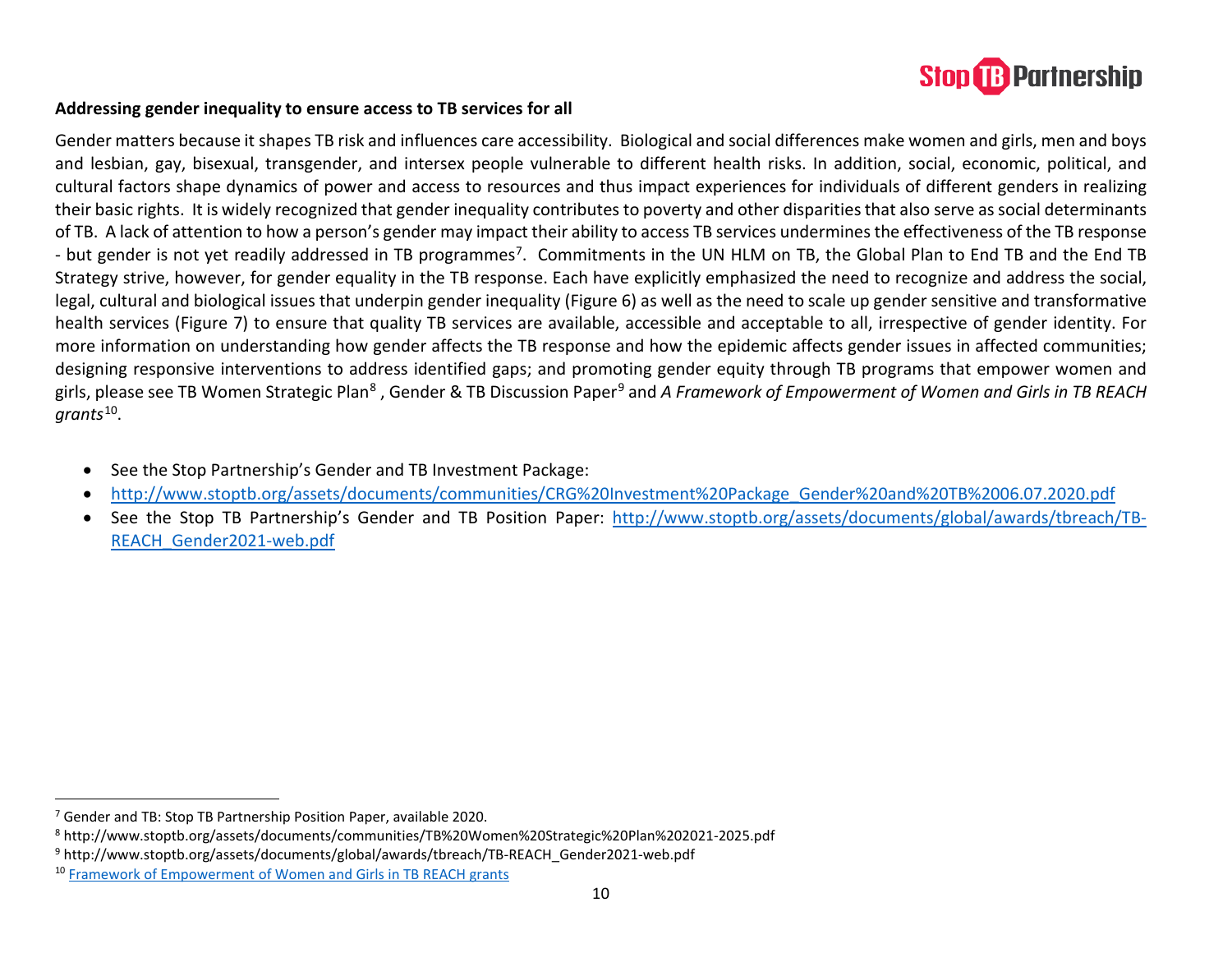

## **Community-led monitoring of the TB response**

Community-led monitoring (CLM) in TB and COVID-19 is an intervention driven by real-time data, local information and community needs that aims to increase accountability in the TB response so that essential, quality, and timely TB care and support services are available, accessible, and acceptable to all - especially those who are vulnerable, underserved or at-risk of TB. By engaging people with TB and affected communities to provide feedback and report barriers that inhibit access to services, CLM can: improve the responsiveness and equity of TB care and support services, inform the design of TB programmatic interventions and policy decisions, and evaluate the TB response. It not only generates information to close the gap in the number of people who fail to receive TB care, but it also facilitates public participation and strengthens local decision making on issues that are important to both the community and the TB response, including complex social, economic, and human rights issues which result in millions of people with TB being missed by the health system each year.

Since 2017, the Stop TB Partnership with support from USAID and Global Fund to Fight AIDS, Tuberculosis and Malaria, has been supporting countries to implement CLM interventions using a digital solution platform (OneImpact). To shift the paradigm, TB responses should prioritize and invest in efforts that align community needs with community and formal health system responses and CBM can bridge this gap.

• For more information on OneImpact see:<https://stoptbpartnershiponeimpact.org/>

• See Stop TB Partnership's OneImpact CLM Investment Package: [http://www.stoptb.org/assets/documents/communities/CRG%20Investment%20Package\\_OneImpact%20Community%20Based%20Mo](http://www.stoptb.org/assets/documents/communities/CRG%20Investment%20Package_OneImpact%20Community%20Based%20Monitoring_10.02.2020.pdf) [nitoring\\_10.02.2020.pdf](http://www.stoptb.org/assets/documents/communities/CRG%20Investment%20Package_OneImpact%20Community%20Based%20Monitoring_10.02.2020.pdf)